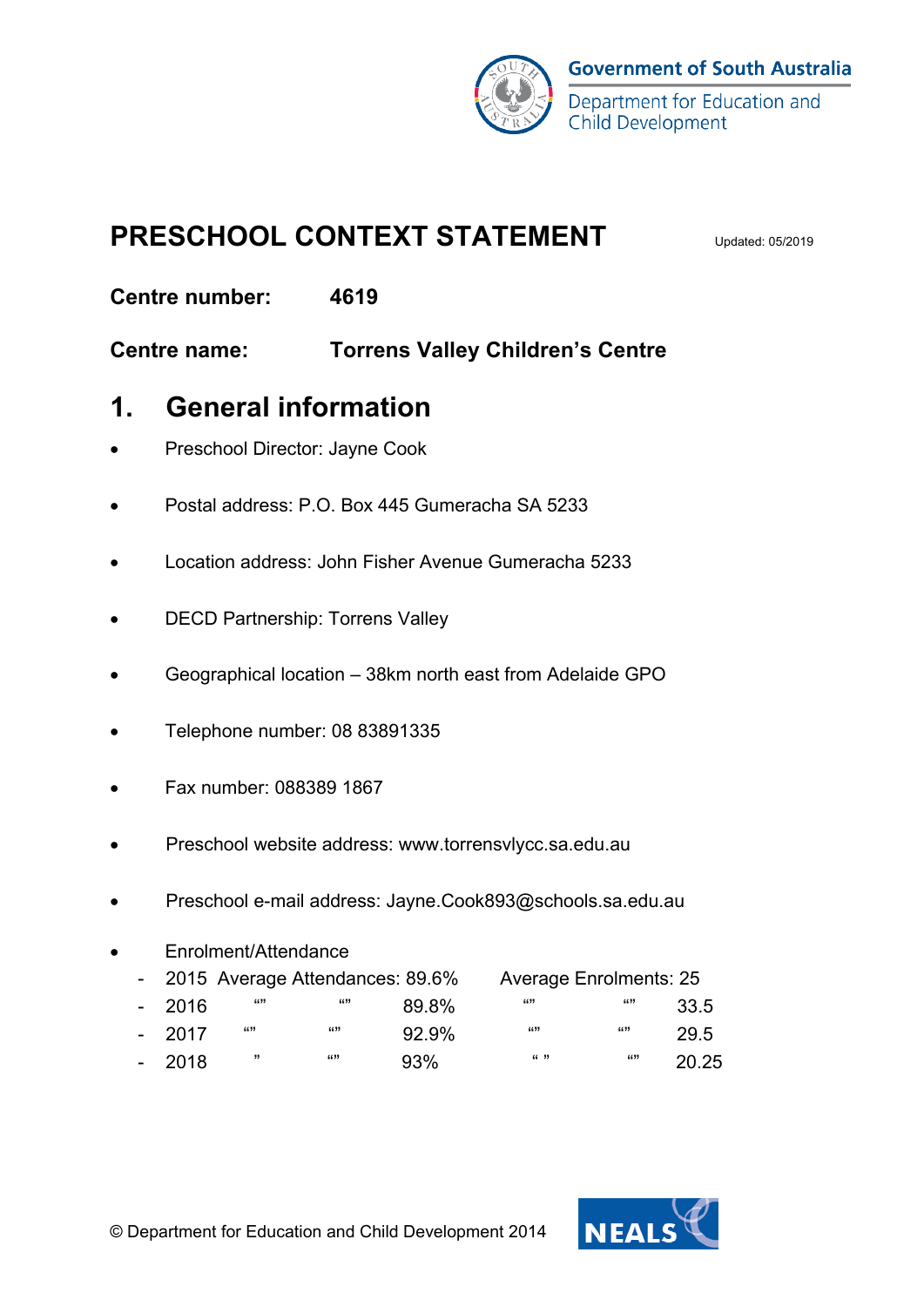- Co-located/stand-alone: We are a rural integrated children's centre with Department for Education preschool and long day care
- Programs operating at the preschool
	- □ Sessional Kindergarten for eligible children
	- Associated Programs: Pre-entry & Playgroup
	- Lunch/Full Day Program A lunch program is planned for and implemented as part of the curriculum with the 15 hours per week of preschool
	- Preschool Support

# **2. Key Centre Policies**

- Quality Improvement Plan Priorities
	- $\leftarrow$  Developing children's phonological awareness skills
	- $\bigstar$  Developing children's understanding of number
	- $\downarrow$  Supporting a healthy eating philosophy through being a food explorer
	- $\ddot{+}$  Engaging with families and communities in sustainable practices

### **3. Curriculum**

- Framework used: Early Years Learning Framework Preschool Indicators of Numeracy & Literacy
- Core Values :
	- A belief that children are competent and capable learners from birth
	- Children learn best through play
	- Positive, reciprocal, respectful relationships with children, families and community are central to wellbeing and learning
- Specific curriculum approaches: Our core business is to provide education and care programs that meet the developmental needs of children in way that compliments care within each family. This is based on the Principles, Practices and Learning Outcomes in the Early Years Learning Framework, knowledge of

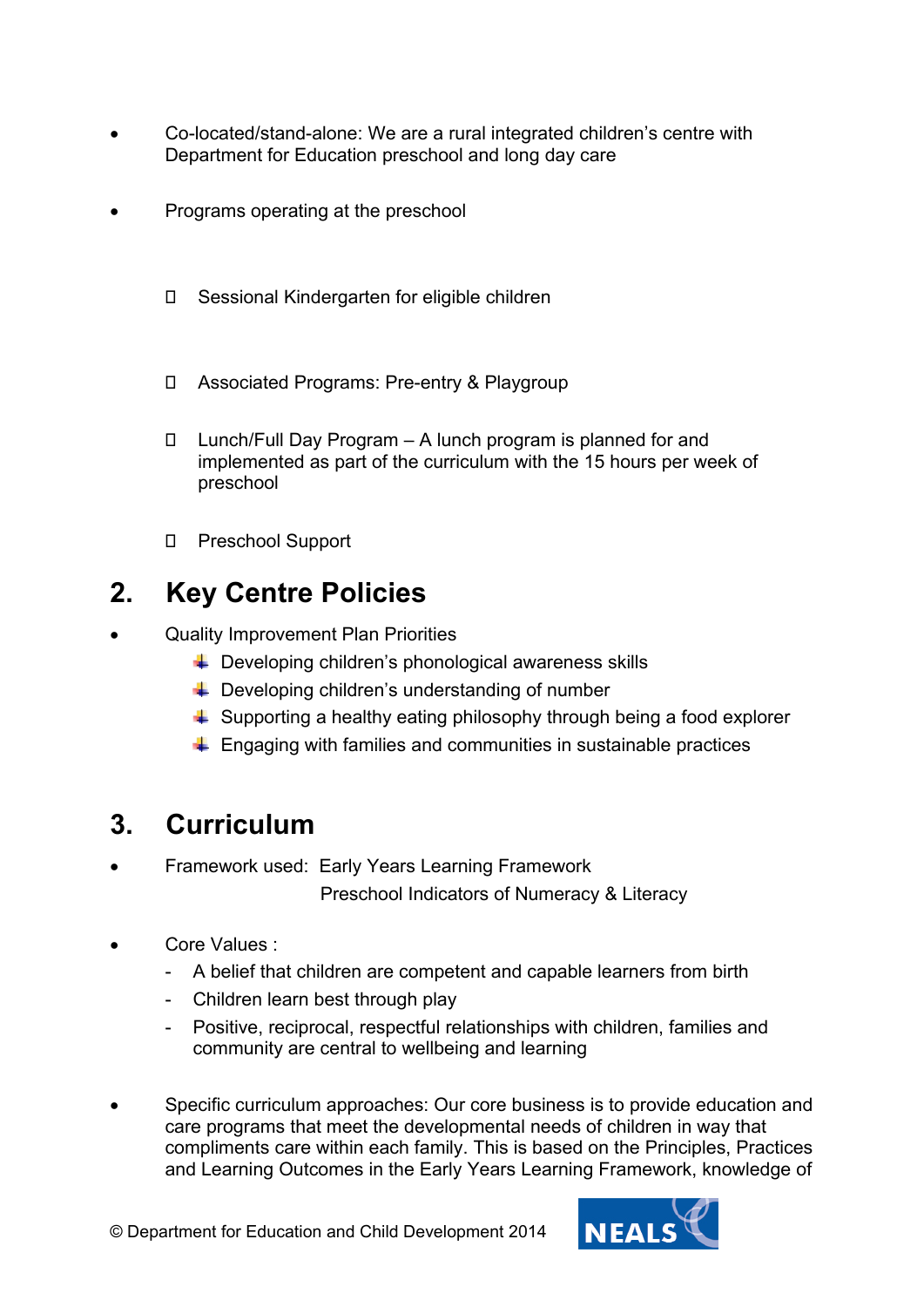child development theories and practice, as well as an understanding of the children and families within our community. Our philosophy and practice of early childhood education and care is strongly influenced by the Reggio Emilia early childhood philosophy.

• Joint programmes/special curriculum projects: Community Links program with upper primary students at Gumeracha Primary School

### **4. Centre Based Staff**

- Staff Profile:
	- Preschool Director Band A-3 Fulltime 0.5 teaching/0.5 admin
	- Department for Ed preschool teacher 0.6 & Early Childhood Worker 0.6
	- Assistant Director (Child Care) Fulltime employed by Governing Council
	- 8 Child Care staff including Diploma & Certificate 3 trained various part time contracts
- Performance Management Program: Staff across the centre engage in developing a performance plan that is reviewed six monthly.
- Access to special support staff: Support in the Kindergarten program is accessed via referral to DfEd Support Services. Support for children in the child care program can is accessed via referral to Inclusive Directions.

### **5. Centre Facilities**

• Buildings and grounds: The single building provides separate indoor learning spaces for the Kindergarten program and the Child Care 0-5-year-old program. Within the Child Care space there is a withdrawal/sleep room and 2 bedrooms with cots for infants. The building is a transportable structure that was brought down to the Adelaide Hills Council Site (former site of Gumeracha Kindergarten) from Leigh Creek in 1996, when the Children's Centre was established There are 3 outside learning spaces, two for the child care program – 0 -2 years, 2 -.5 years (flexible use) and one for the kindergarten. These spaces have been developed with sustainability and natural play spaces in mind – natural elements and recycled resources are a feature.

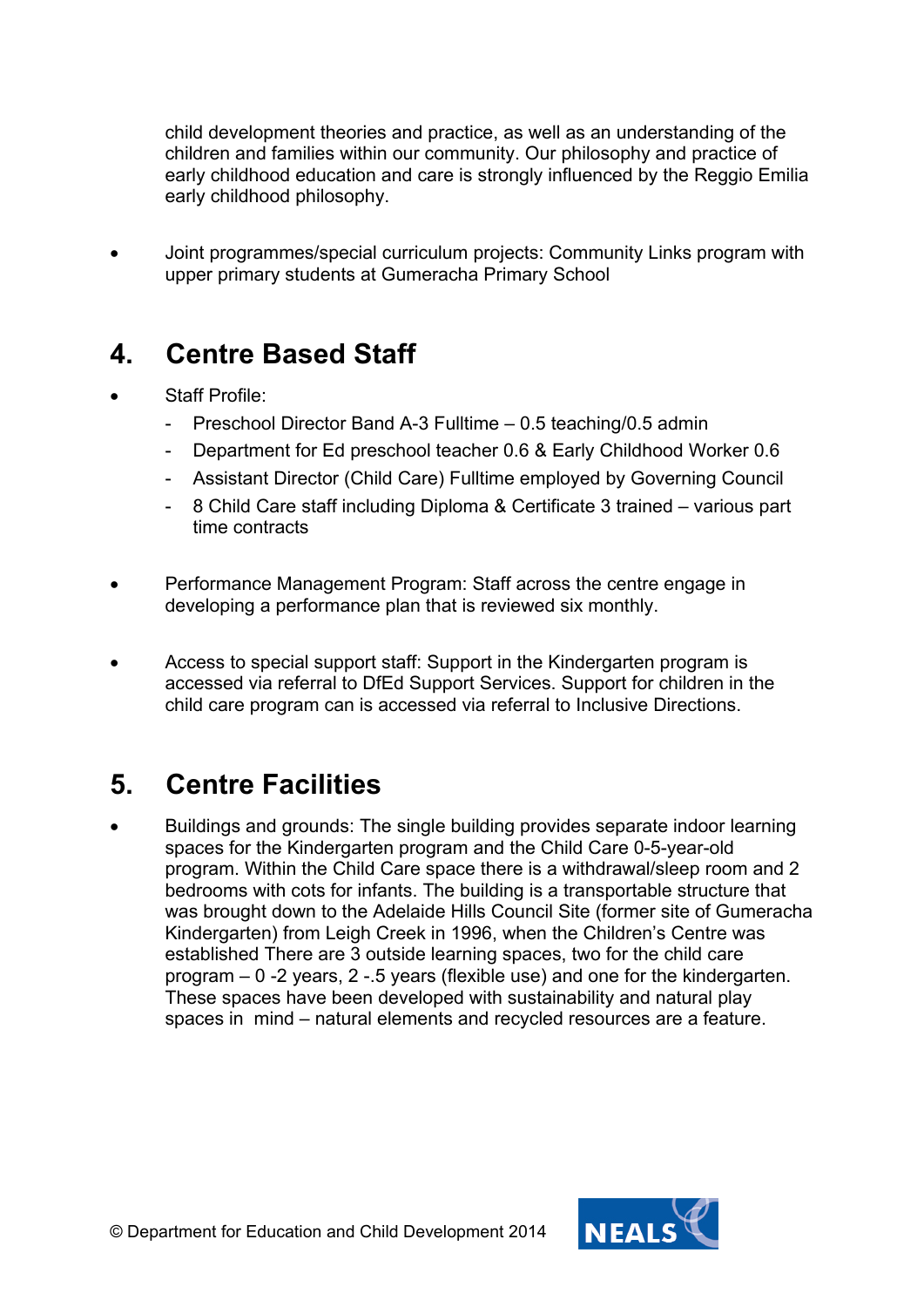- Capacity (per session): We have a centre wide capacity of 66 children per day. This includes up to 10 under two year olds.
- Centre Ownership: This is a Department for Education rural integrated children's centre. DfEd owns the building which is housed on land leased from the Adelaide Hills Council.
- Access for children and staff with disabilities: The entry way is a paved low incline ramp (no steps) There is also ramp access to the kindergarten room from the outside learning space

#### **6. Local Community (intended for country preschools)**

- General characteristics: Majority of ango saxon families, with a wide crosssection of employment…farmimg, business/services, professionals who commute to the city
- Parent and community involvement in the preschool: Good representation on Governing Council/Management Committees. Family nights etc. are well attended by preschool families. We have developed strong connections with businesses/services within our local community – our children belong to a wider community. We regularly access Junior Gym sessions at the Gumeracha Hall. We are engaged in a Community Links program with Gumeracha Primary School and enjoy strong collaborative relationships with our local feeder schools.
- Schools to which children generally transfer from this preschool: Over 90% of children transfer to local public schools including Gumeracha, Birdwood and Kersbrook
- Other local care and educational facilities: Open Arms Lutheran Private Child Care centre at Birdwood. Gumeracha, Birdwood, Lobethal & Kersbrook have OSHC services.
- Commercial/industrial and shopping facilities: Local community shops in Gumeracha include butcher, chemist, general store and takeaway. Commercial/Industry is mainly agriculture/livestock with some light industrial such as carpentry and wine-making.
- Other local facilities: There is a post office, medical practice, hospital, police station, council/library and a sporting club in the town
- Availability of staff housing: Private rental is available.



© Department for Education and Child Development 2014